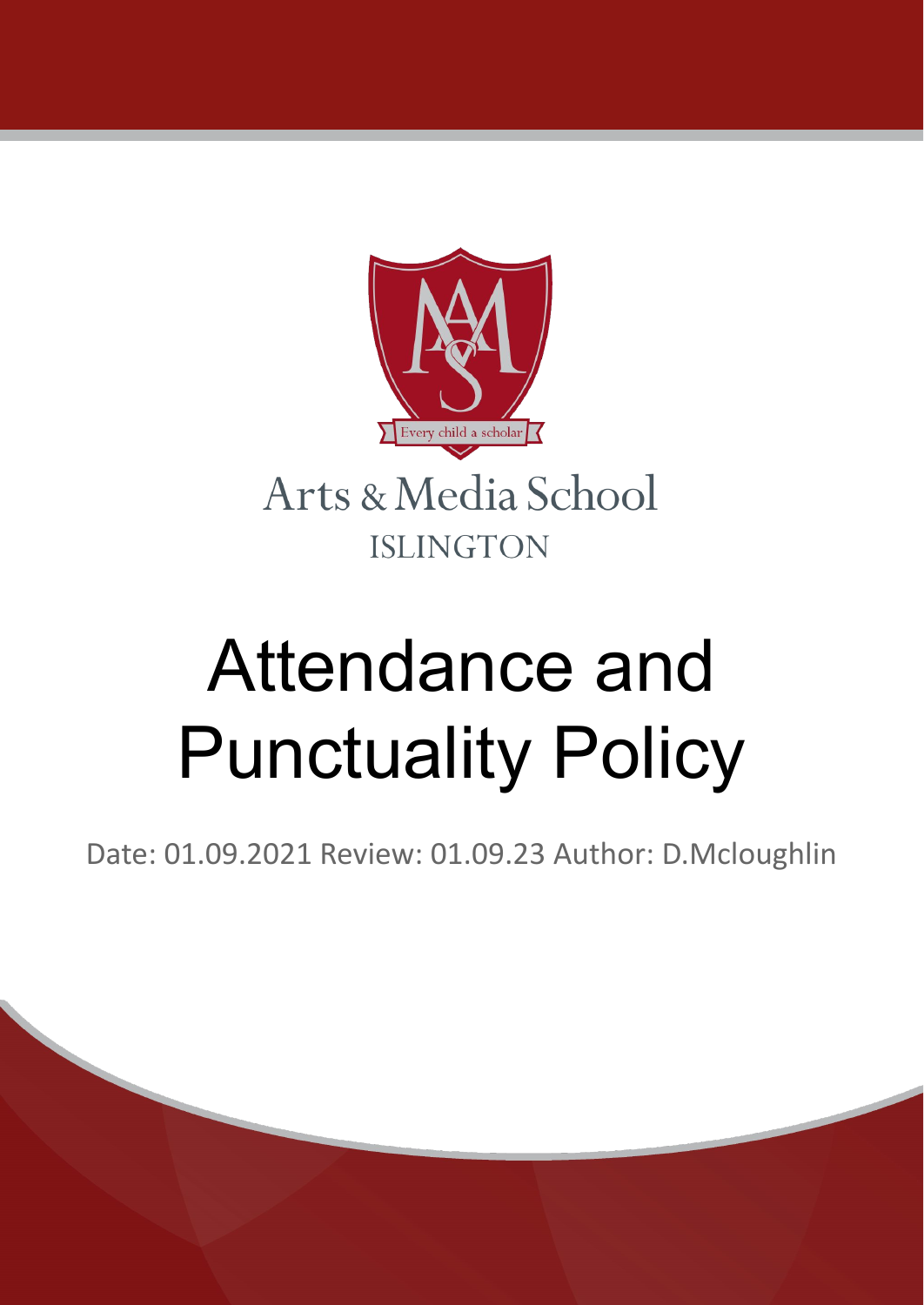# **Attendance and Punctuality Policy**

Date: 01.09.2021 Review: 01.09.23 Author: D.Mcloughlin

## **Contents**

- **1. Introduction**
- **2. Principles**
- **3. Aims**
- **4. Promoting regular attendance**
- **5. Understanding types of absence**
- **6. Punctuality and lateness**
- **7. Absence procedures**
- **8. Late procedures**
- **9. Attendance and Access and Engagement Service**
- **10. Leave of absence**
- **11. Extreme weather**
- **12. Monitoring and evaluation**

## **Appendices**

- **1. Late procedures**
- **2. Punctuality reflection form**
- **3. Early intervention – persistent absenteeism**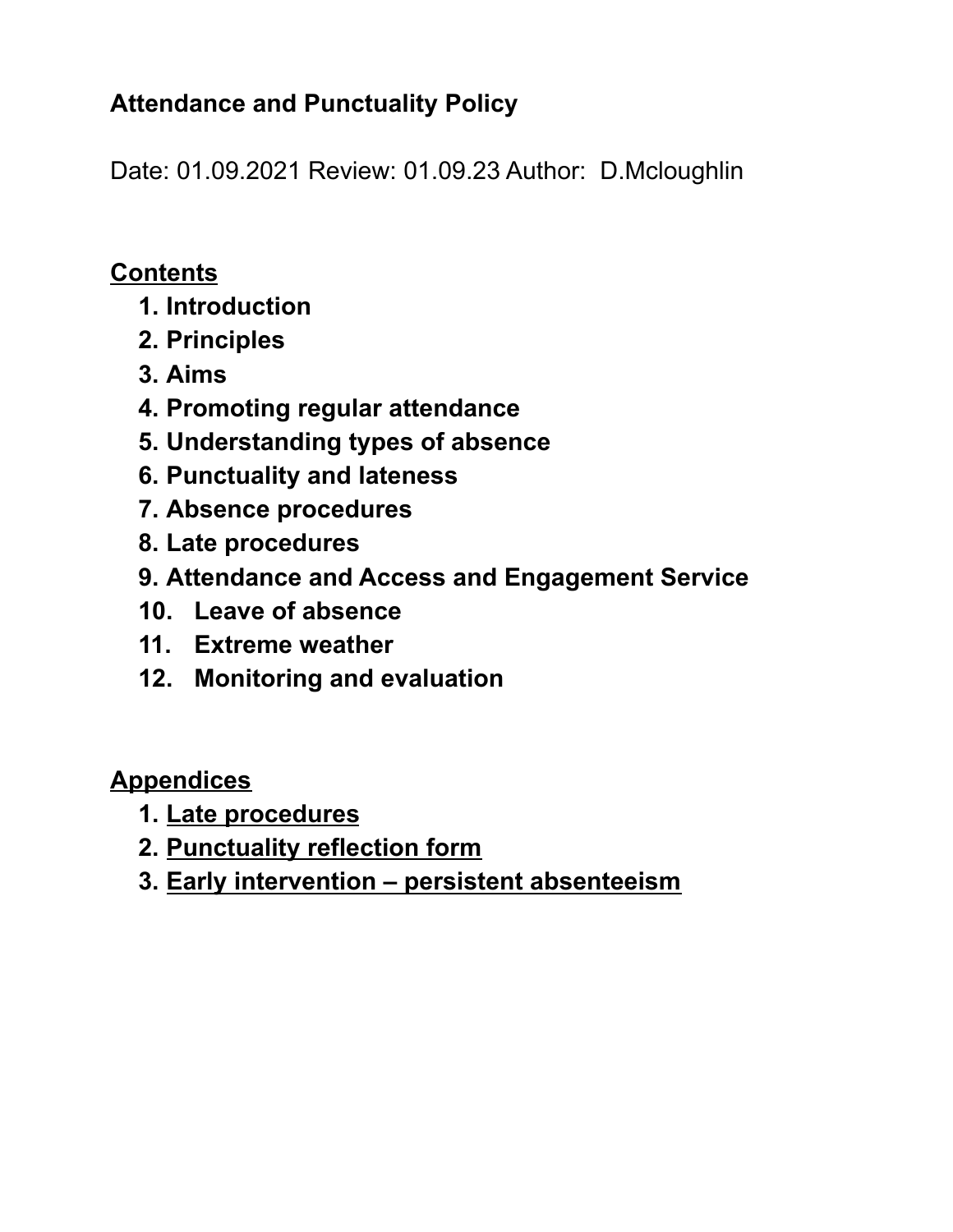# **Introduction**

Arts and Media School Islington is committed to providing a full and effective education for all our students. We recognize that positive behaviour and good attendance are central to raising standards and pupil attainment.

For our students to gain maximum benefit from the educational opportunities provided throughout their time at Arts and Media School Islington it is vital that they attend school regularly and be at school and lessons, on time, everyday school is open.

Any absence affects the pattern of a child's schooling and regular absence will seriously affect their learning. National data has shown that students whose attendance remains above 97% are the most likely to achieve well in their schooling, therefore it is our aim to ensure the minimum attendance target for all students over the course of the academic year is met

# **Principles**

- A positive attendance and punctuality culture is more likely to be achieved when all partners cooperate with each other
- Students must attend school regularly and arrive on time to school and lessons
- Ensuring a child's regular attendance at school is a parental responsibility and permitting absence from school without good reason creates an offence in law (Education act 1996 Section 444)
- Arts and Media School Islington will provide a quality education appropriate to all our student's needs via a published timetable which necessitates regular and punctual attendance
- Arts and Media School Islington will aim to support parents in ensuring that their children attend school regularly and on time and will hold parents to account when their child's attendance and punctuality is unsatisfactory.

# **Aims**

- The school will ensure that the welfare of children is given paramount consideration when developing and delivering all school activity
- Ensure every pupils has access to full time education to which they are entitled
- Ensure that pupils succeed whilst at school
- Ensure that pupils have access to the widest possible range of opportunities when they leave school.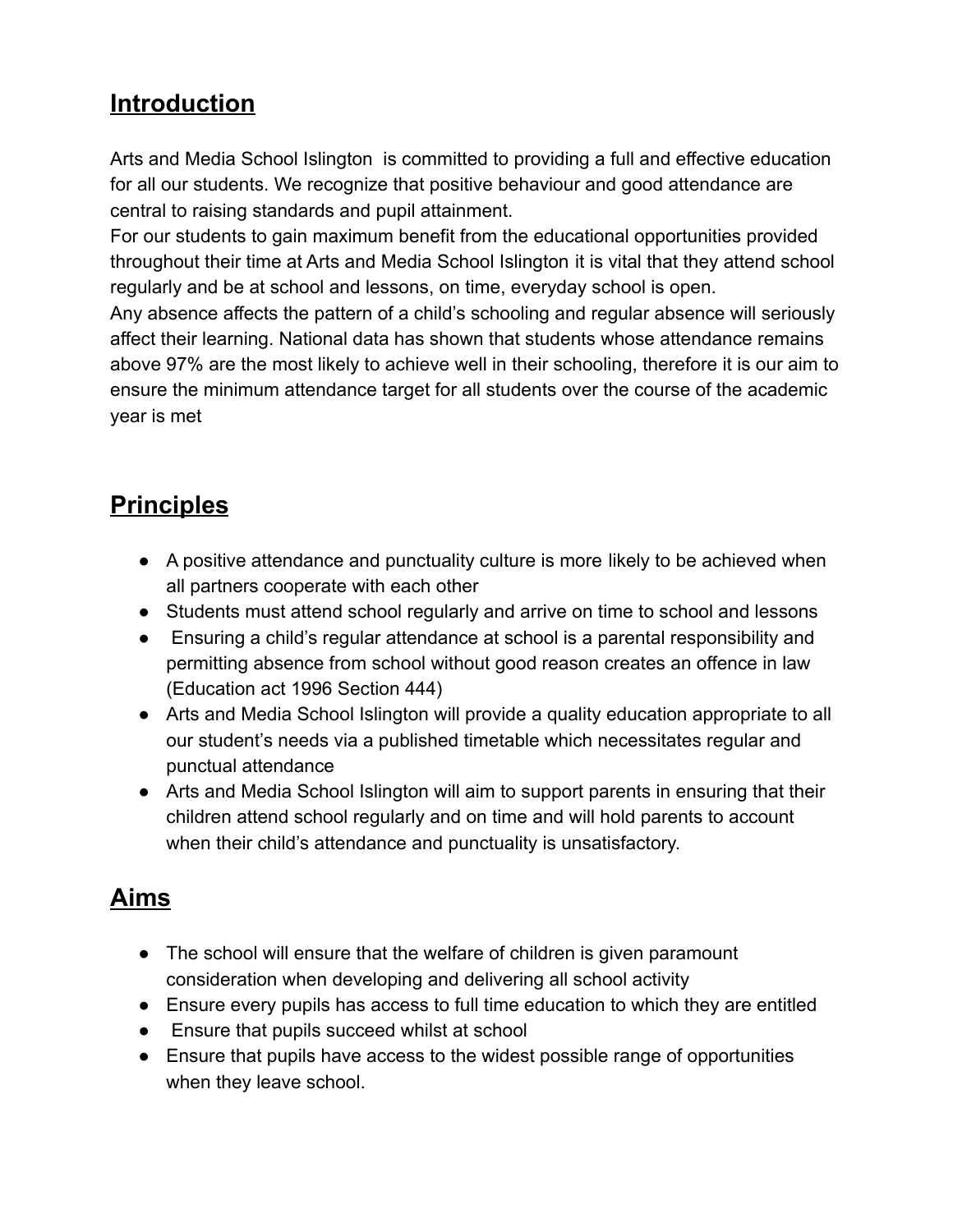# **Promoting Regular Attendance**

Helping to create a pattern of regular attendance is everyone's responsibility – parents, pupils and all members of Arts and Media School Islington staff. To help us all to focus on this the school will:

- Give parents / carers details on attendance in our newsletters and website.
- Report to parents / carers annually their child's attendance figures with their annual school report.
- Contact parents / carers should their child's attendance fall below the school's target for attendance .
- Celebrate good attendance and punctuality by displaying individual and class achievement
- Reward good or improving attendance.

#### **In turn the school expects that:**

#### **All students will:**

- Maintain an attendance record above 97%
- Tell their form tutor, head of year or student welfare about any problem which is making it hard for them to attend school regularly and on time.

#### **All Parents / Carers will:**

- Encourage their children to attend school every day and on time
- Ensure that they contact school as soon as possible whenever their child is unable to attend school.
- Ensure that their children arrive in school fully prepared for the school day and provide the school with up to date home, work and emergency contact numbers and not arrange family holidays during the school term.
- Inform the school, in confidence, about any problem which might affect their child's attendance or behaviour.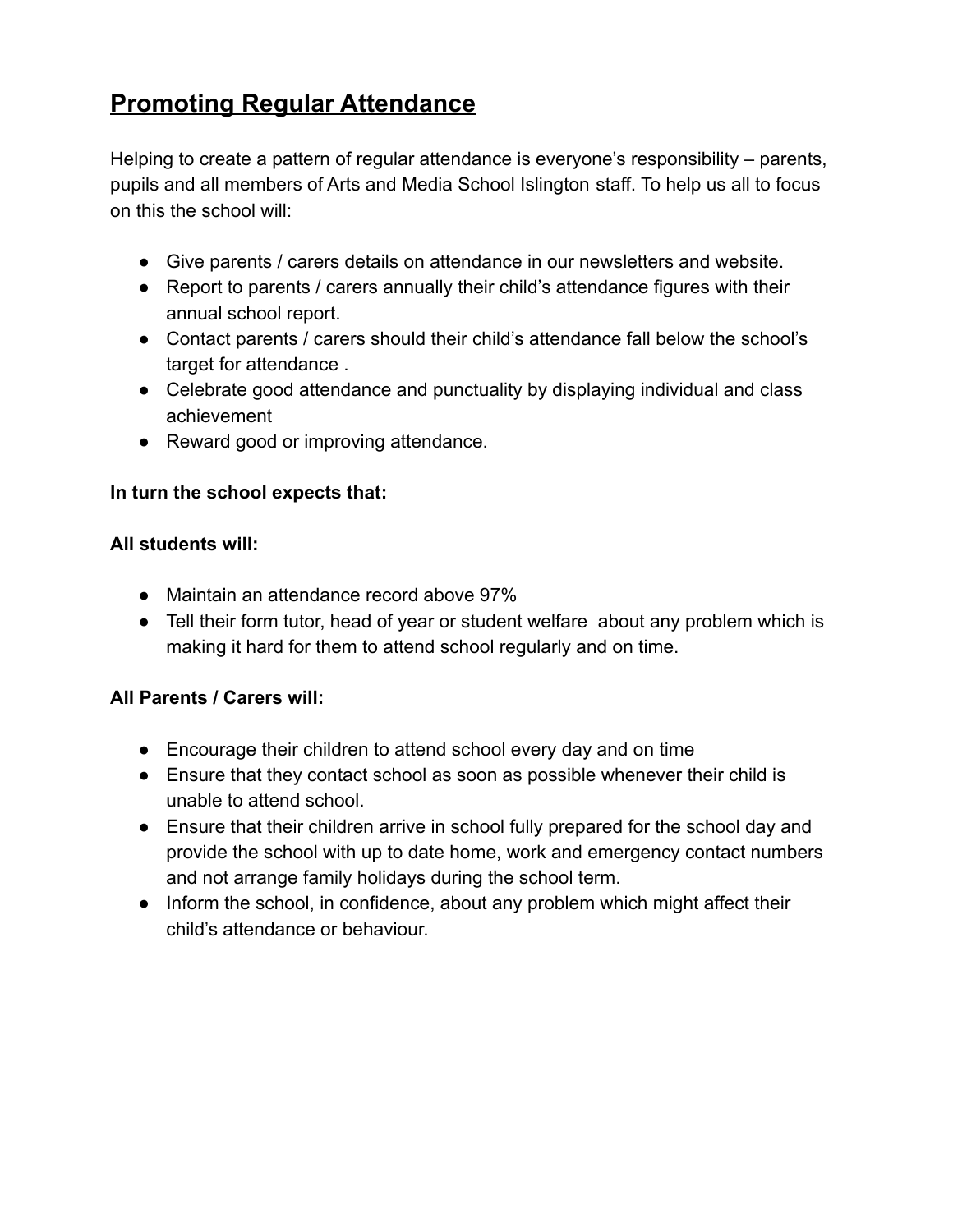*The Education Act 1996 states that all learners should attend school regularly and punctually: This means that learners must attend school by law and parents and carers are legally responsible for making sure this happens. Parents who are found guilty of breaking the law on attendance may be taken to court and face fines of up to £2500, and in some cases imprisonment. Schools and Local Councils can also use court proceedings to seek an Education Supervision Order or Attendance Order on the child. During these court proceedings the magistrates may consider issuing a parenting order which would include parents attending parenting skills sessions.*

## **Welfare Team, Teachers and Pastoral Team will:**

- Accurately complete attendance registers
- Record late arrival and ensure that the school's sanctions policy is followed i.e. detentions (where appropriate).
- Make every reasonable effort to contact the parent when their child fails to attend school without good reason or their attendance falls below 97%
- Deal discretely and properly with any problem notified to the school by the parent.
- Make every effort to encourage good attendance, punctuality and behaviour.

## **The Attendance Manager will:**

- Collate attendance and punctuality data for each year group
- Oversee the registration process and ensure that registers are completed accurately and on time.
- Ensure that all reasons for absence are recorded in the register
- Follow-up any unexplained non-attendance by contacting the parent/carer –first day call wherever possible.
- Initiate and oversee all interventions that aim to improve the attendance of any students that are persistently absent from school.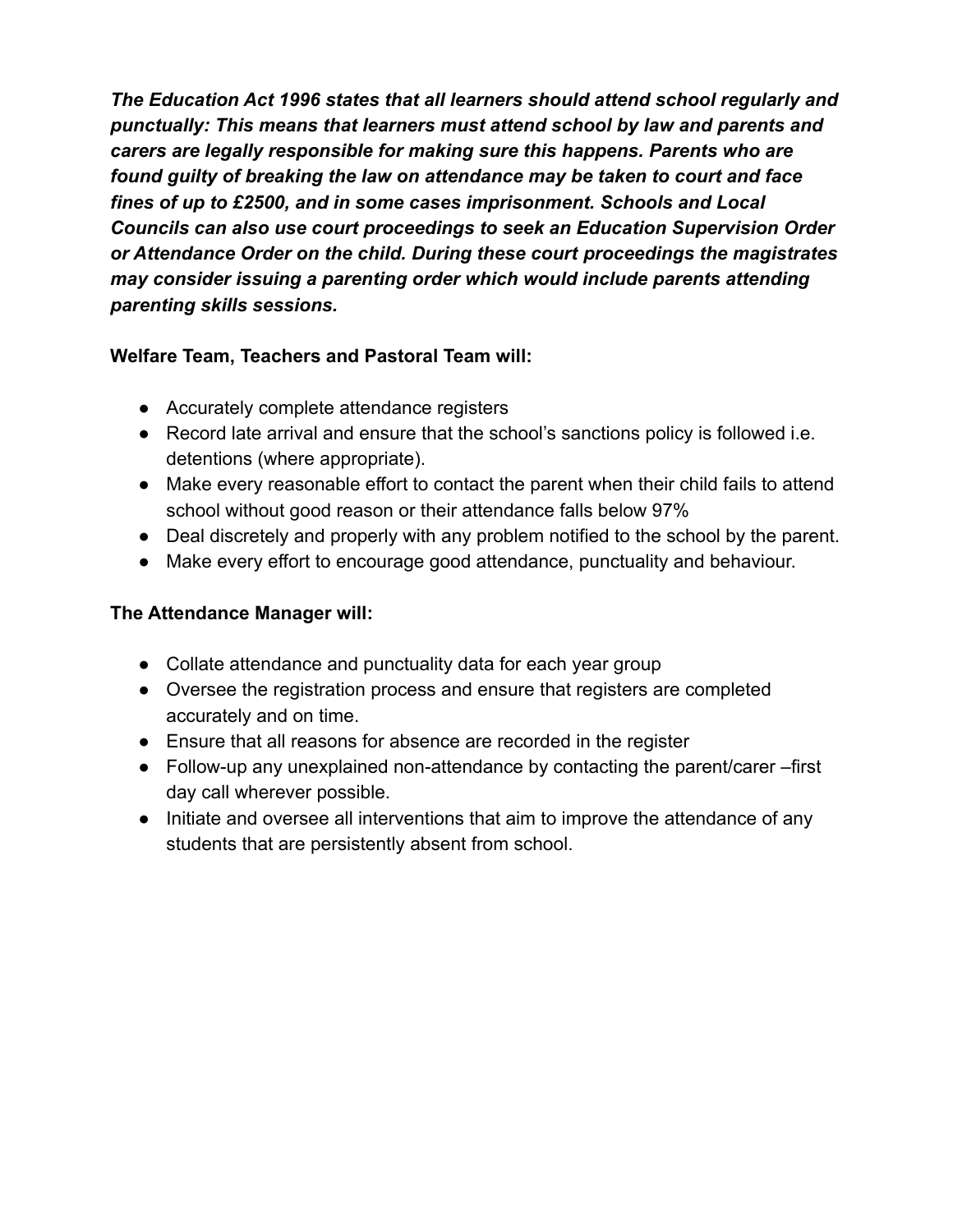# **Understanding Types of Absence**

Every time a student is absent from school, even for part of one day, the absence has to be classified by the school (not by the parents/carers) as either authorised or unauthorised. This is why information about the cause of any absence is always required.

### **Authorised Absence**

An absence is classified as authorised when a child has been away from school for a legitimate reason and the school has received notification from a parent/carer. For example, if a child is unwell, the parent/carer telephones the school to explain the absence.

Only the school can authorise an absence. Parents/carers do not have this authority. Consequently, not all absences supported by parents/carers will be authorised, for example, if a parent takes a child shopping for new school shoes during school hours, this will not be authorised.

### **Unauthorised Absence**

An absence is classified as unauthorised when a child is absent from school without a valid reason, even with the support of the parent/carer. This includes:

- Parents/carers keeping children off school unnecessarily.
- Truancy before or during the school day.
- Absences which have not been explained properly.
- Children who arrive at school too late to get a present mark.
- Shopping, birthdays or looking after other children.
- Day trips and/or holidays during term time which have not been agreed by the school.

Each school reserves the right to refer specific unauthorised absences to their Access and Engagement Service, who may deem it appropriate to issue a fixed penalty notice.

#### **Persistent Absence**

A Student becomes a 'persistent absentee' when they miss 10% or more of their education across the school year for whatever reason. Absence of this level will have a detrimental effect to any child's education and we ask for parents/carers support and co-operation to tackle this. We will monitor all absences and the reasons given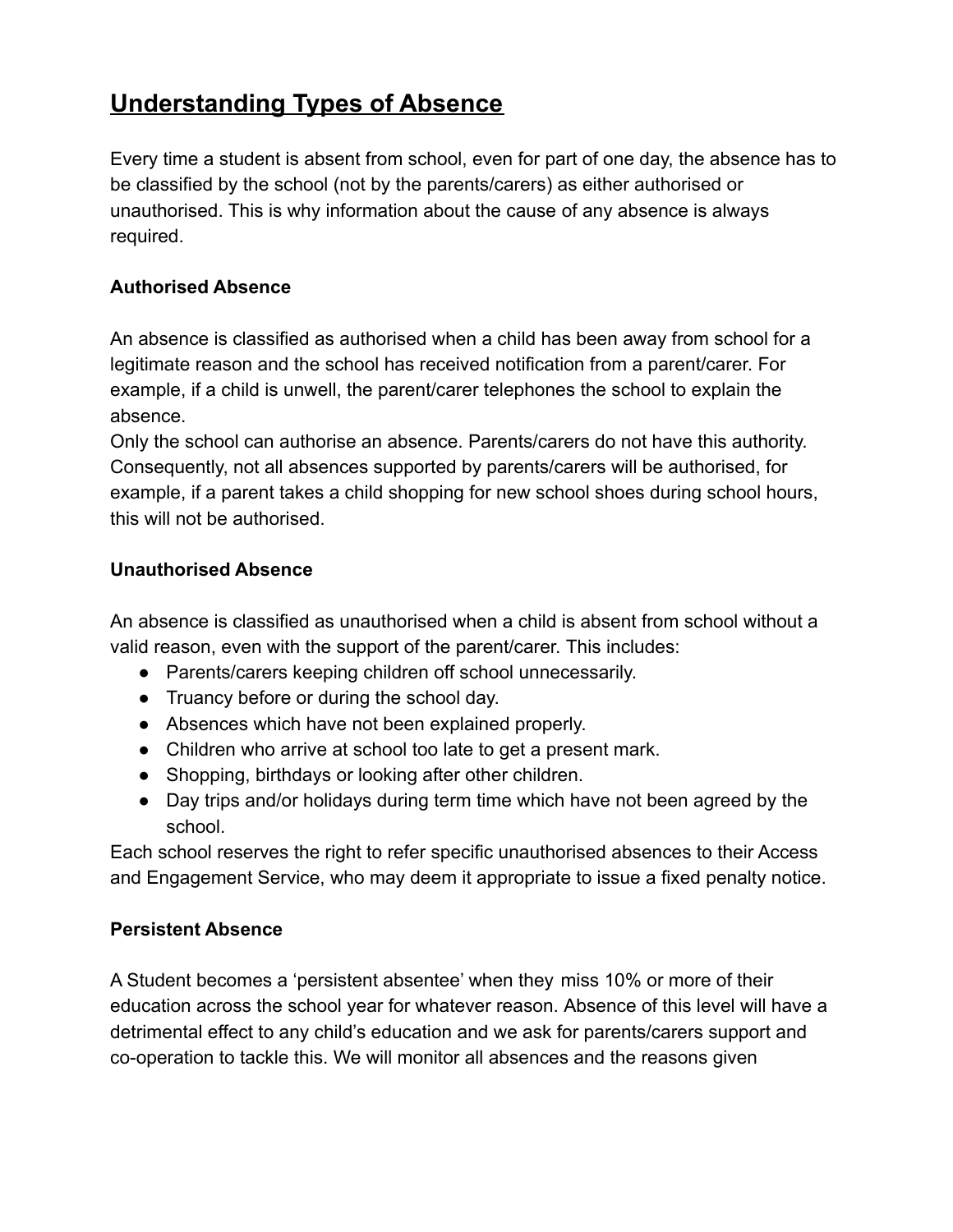thoroughly. Any Student that is at risk of reaching the Persistent Absence level will be at risk of being referred to the Education Welfare Service.

Persistent Absence Students are tracked and monitored carefully and we also combine this with academic tracking where absence affects attainment.

## **Punctuality and Lateness**

- Registration times for KS3 are 8.30am and 1.20pm, for KS4 are 9.25am and 2.15pm.
- Form Tutors and Teachers will have 10 minutes after this time to complete the registers.
- Students must be in their form rooms by 8.30am/9.25am and their teaching rooms by 1200pm/2.15pm.
- The morning register will close at 9.10am (KS3) and 10.05am (KS4)
- Students who arrive late in the morning will be recorded as such at the gate. Students that arrive late in the afternoon should be recorded with a L on the register.
- Students arriving after 8.45am (KS3) and 9.40am (KS4) should sign in at the main reception where they will be recorded as late.
- Students who arrive at school after 9.10am (KS3) and 10.05am (KS4) will be marked as having an unauthorised absence unless their parent has given a satisfactory reason to why the student has arrived late to school.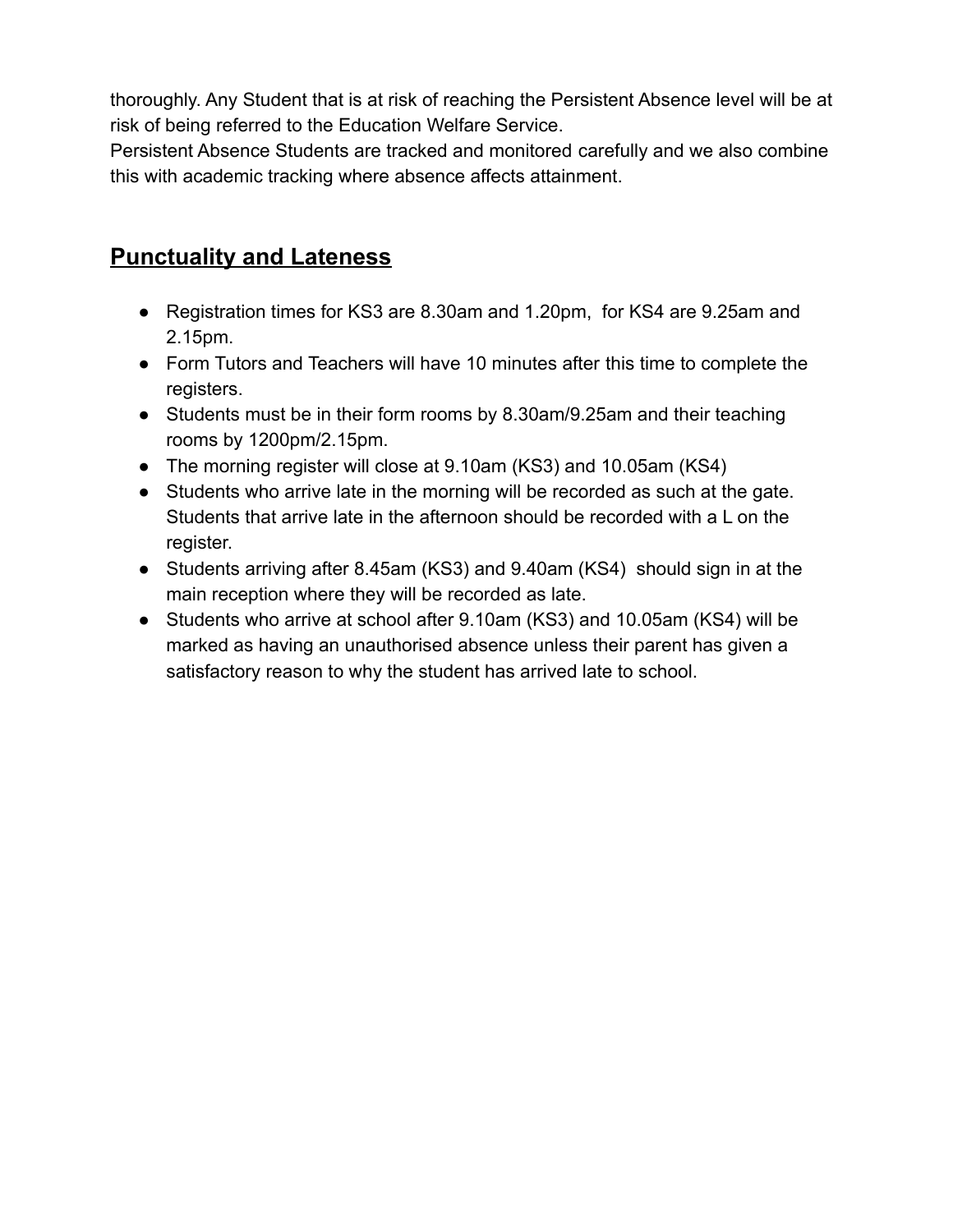# **Absence Procedures**

- If a child is absent from school, the parent/carer must follow the following procedures: The parent/carer must contact us as soon as possible on the first day of absence before 8:30am (KS3) or 9.10 (KS4) (Tel: 0207 281 5511 ext 1027/1025). The school has an answer phone available to leave a message if no one is available to take calls.
- Or they can call into school and report to reception.

#### **If a child is absent the school will:**

- Telephone or text the child's parent / carer on the first day of absence if we have not heard from them.
- If the school does not have a reason for a student's absence by 11am, the Attendance Manager may choose to conduct a home visit
- A letter will be sent informing the parent / carer of the child's absence and that a reason for the child's absence still need to be provided.
- In the event that we are unable to establish a reason as to why a child has been absent from school, the parent/carer will be invited to discuss the situation with our Attendance Manager and/or Head of Year.

#### **If absence persists the school will:**

● Refer the matter to the Islington Access and Engagement Service.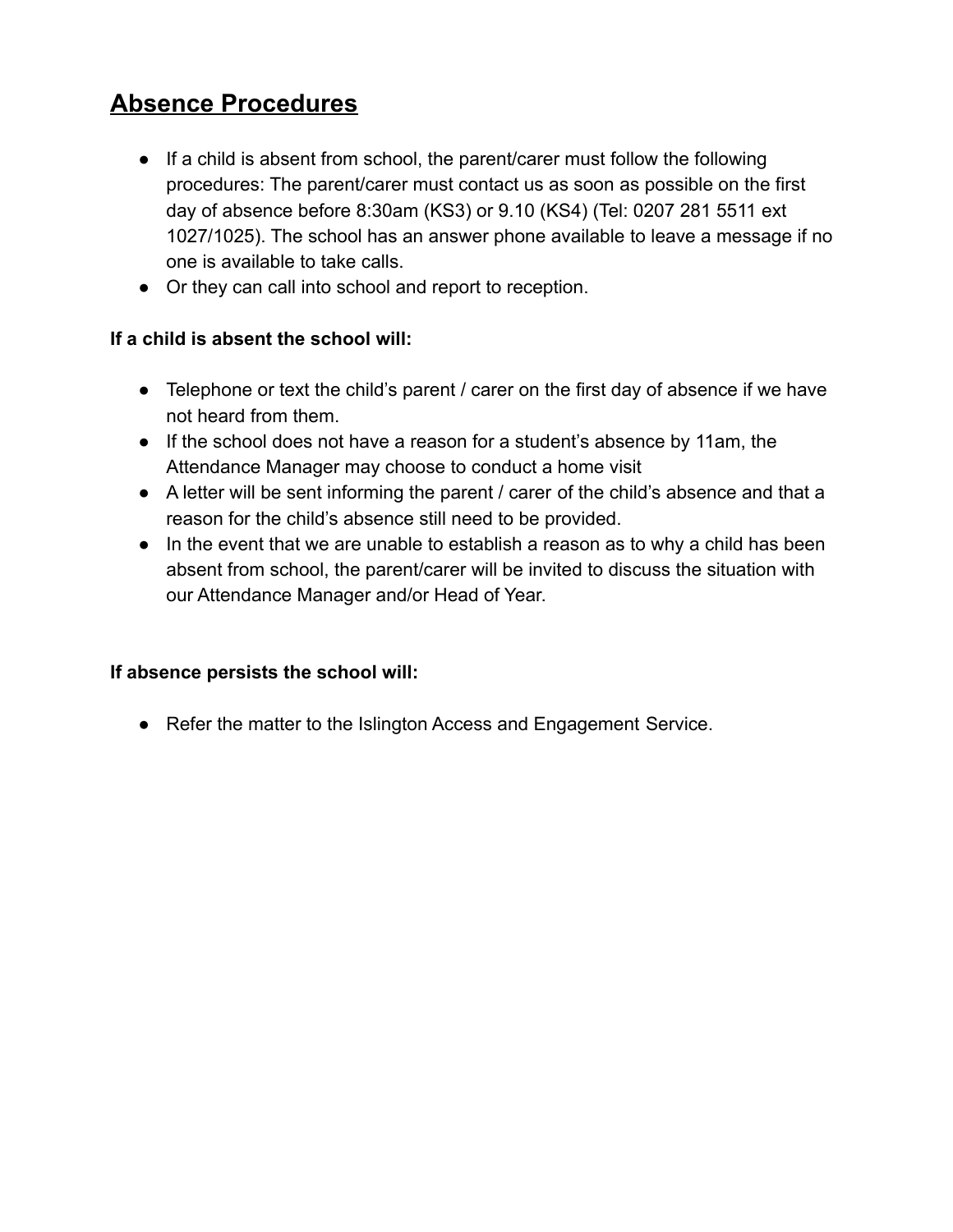# **Late Procedures**

Poor punctuality is not acceptable. If a child misses the start of the day they can miss work and not spend time with their class teacher getting vital information and news for the day. Late arriving pupils also disrupt lessons; it can be embarrassing for the child and can also encourage absence. Good time keeping is a vital life skill which will help our children as they progress through their school life and out into the wider world. How we manage lateness:

- The school day starts at 8.30am (KS3) and 9.25 (KS4) and we expect our children to be on school premises before this time ready for registration. Students arriving after 8.30am (KS3) and 9.25am (KS4) will have their name taken at the gate, and will be recorded as late.
- Students arriving after 8.45 (KS3) and 9.40am (KS4) should sign in at the main reception where they will be recorded as late. Students that fail to sign in correctly when they arrive will be sanctioned with an after school detention.
- Students who arrive late to school without a note with a valid reason as to why they were late will attend a 30 minute after school detention, where they must fill in a Punctuality Reflection Form. On this form, students are expected to reflect on the importance of being on time and to explain why they were late to school that morning.
- Failure to attend or fill in the Punctuality reflection form correctly will result in a 75 minute D3L detention after school the next day being issued.
- The information that the students provide on the form is reviewed by form tutors and year leaders each week and form the basis of any conversations with students about strategies that can help them improve their attendance.
- Any subsequent lateness in the same week (i.e. 2 or more instances) will be sanction with a D3L detention.

The morning register will close at 9.10am (KS3) and 10.05am (KS4). In accordance with the Regulations, if your child arrives after that time they will receive a mark that shows them to be on site, but this will not count as a present mark and it will mean they have an unauthorised absence for any unexplained absences. **This may mean that you could face the possibility of a Penalty Notice if the problem persists.**

If your child has a persistent late record you will be asked to meet with a relevant Form Tutor or Head of Year to resolve the problem, but you can approach us at any time if you are having problems getting your child to school on time.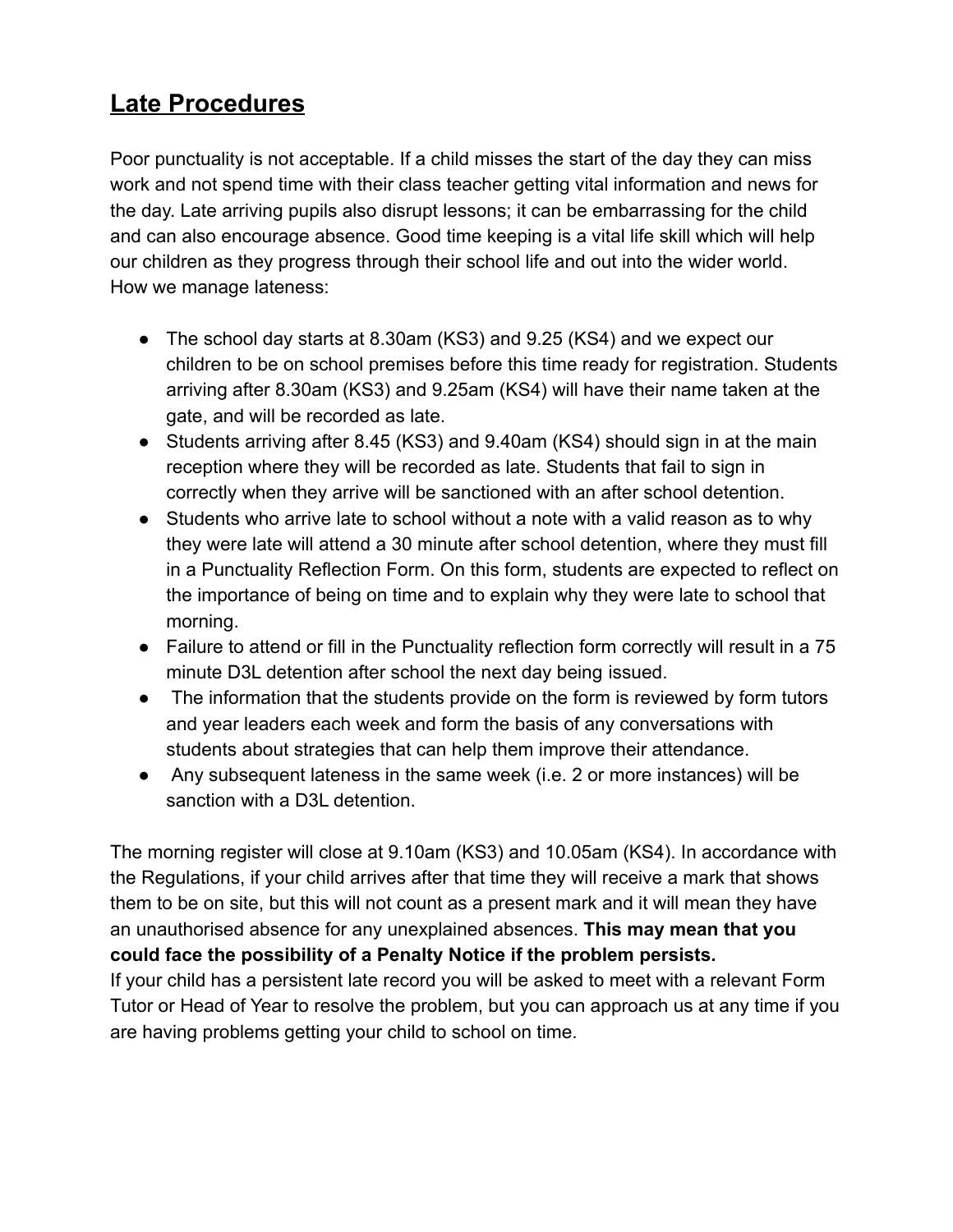## **The Attendance Manager/ Access and Engagement Service**

The Attendance Manager at Arts and Media School islington is: Ms Tracey Warner t.warner@amsi.school Tel:0207 281 5511 EXT 1025

The Local Authority Access and Engagement Service is: [pupilservices@islington.gov.uk](mailto:pupilservices@islington.gov.uk) 020 7527 3747 222 Upper Street, N1 1XR

Parents are expected to contact school at an early stage and to work with the staff in resolving any problems together. This is nearly always successful. If difficulties cannot be resolved, the school may refer a child to the Education Welfare Service. The Attendance Manager will also work to resolve the situation by agreement but, if other ways of trying to improve the child's attendance have failed and unauthorised absences persist, sanctions such as Fixed Penalty Notices and prosecutions in the Magistrates Court will be pursued if the child is of compulsory school age. In very serious cases parents/carers have faced prison sentences. If a child's attendance falls below 80%, this will be flagged to the safeguarding team as a concern that will need to be investigated further.

Full details of the options open to enforce attendance at school are available from the Local Authority.

## **Leave of Absence**

Parents do not have the automatic right or entitlement to take their child out of the school for a holiday. It is the decision of the school whether to authorise an absence or not.

At Arts and Media School Islington, holidays are not allowed during term-time, as this is disruptive to both the student and to the group, especially where coursework and controlled assessments are concerned. The Education (Pupil Registration) (England) Regulations 2006 states that Headteachers may not grant leave of absence during term time unless there are exceptional circumstances.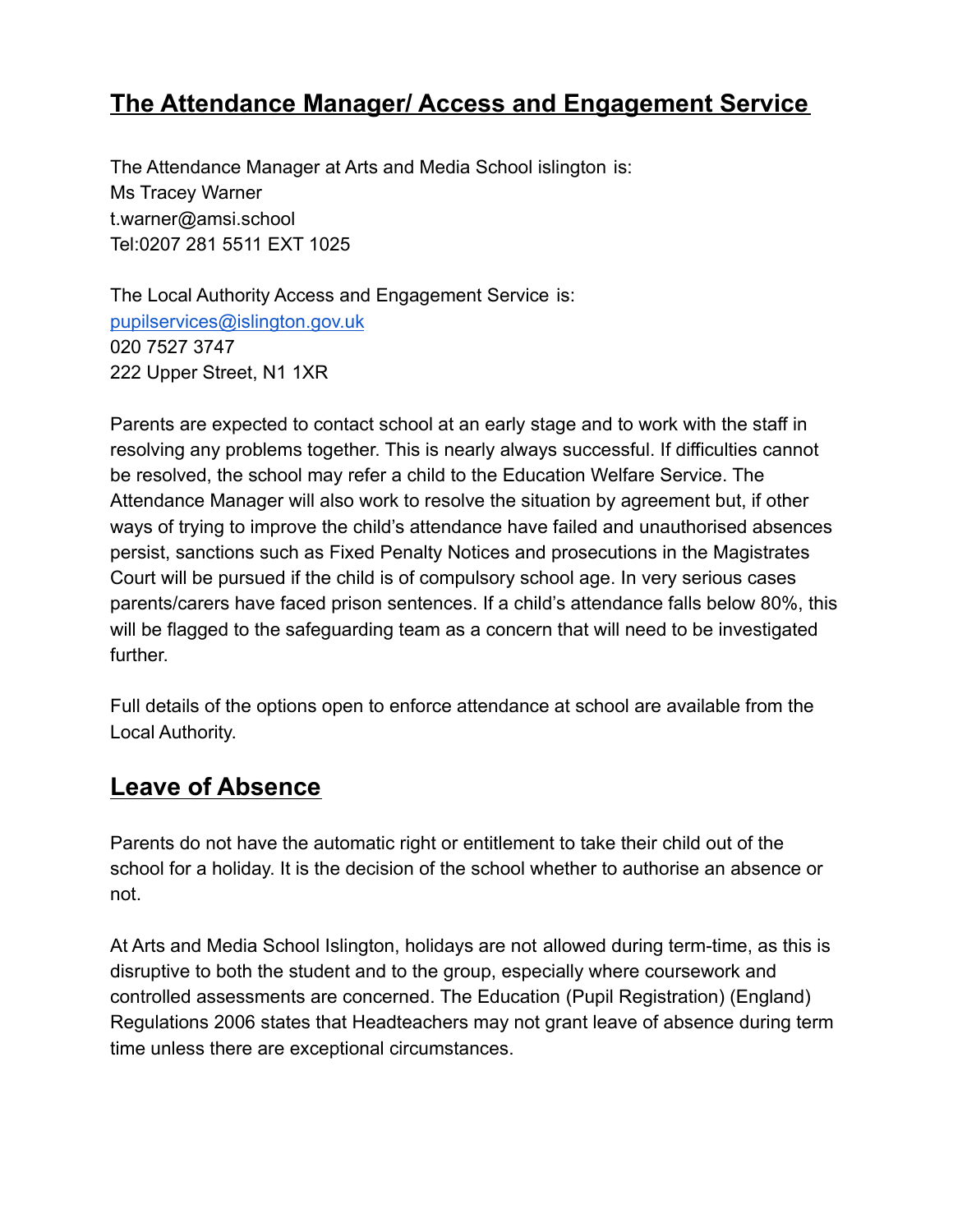Leave of absence must be sought from the Headteacher and will only be authorised in very exceptional circumstances. Letters regarding leave must be addressed to 'The Headteacher' well in advance of the requested absence.

Arts and Media School Islington reserves the right to refer specific unauthorised absences, including leave of absence that have been extended beyond the agreed period, to the Access and Engagement Service, who may deem it appropriate to issue a fixed penalty notice.

## **Extreme Weather**

Arts and Media School Islington is committed to ensuring that all our students are able to maximise their potential. We therefore aim to remain open during inclement weather, balancing the risks from lower supervision, disrupted journeys, or accidents, against disruption to our students' learning.

In the rare circumstances that it becomes necessary to close one or more of our schools due to severe weather, the decision will not be taken lightly. The decision to close the school will be based on the fact that students or staff would face the risk of accidents.

## **When exceptional weather is expected the following guidelines should be noted:**

## **Communication**

If the school is to be closed due to severe weather before students arrive at the beginning of the school day, a note will be posted on the school website as soon as possible, usually by 7.00am. A text message will also be sent to parents/carers. If weather conditions deteriorate whilst the school is in session we will endeavour to contact parents to inform them of the situation. Students will be kept fully informed of the decision and guidance given as to the next steps. The website will be kept updated during this time.

## **Clothing**

Students should wear appropriate clothing, taking into account the type of weather, including a hat, gloves and suitable coat, as necessary. Suitable footwear to cope with the weather may be necessary, but school shoes should be worn upon entry to the school building.

## **Transportation**

Parents are advised to check transportation information if their child travels by public transport. If the school is open and a student cannot get in due to the weather, parents should contact the school to report this absence.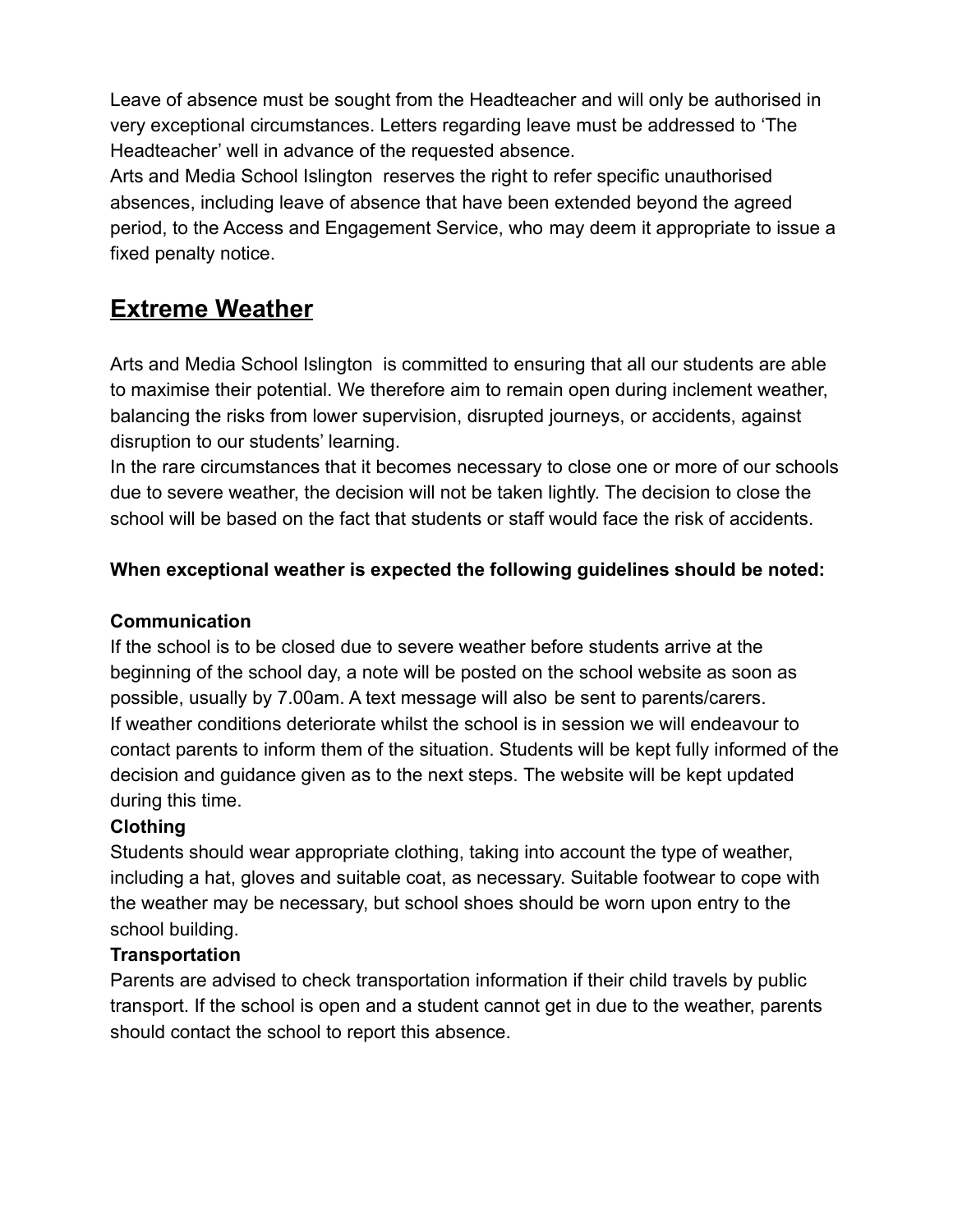# **Monitoring and Evaluation**

The Heads of Year/Pastoral Teams will:

- Log any instances of absence and lateness, liaise with the form tutors and meet weekly with the attendance team. Meetings will alternately focus on students that are below 90%, and the students that are in the range of 90%-97% (Pastoral Intervention Group).
- Analyse the registers daily ensuring the correct codes are entered.
- Meet biweekly with their Line Manager to discuss any problems or issues.

School attendance will be regularly reported in the agreed format to the Governing Board.

The Governors will:

- Ensure that the school has in place a whole school attendance and punctuality policy
- Monitor the effectiveness of the whole school policy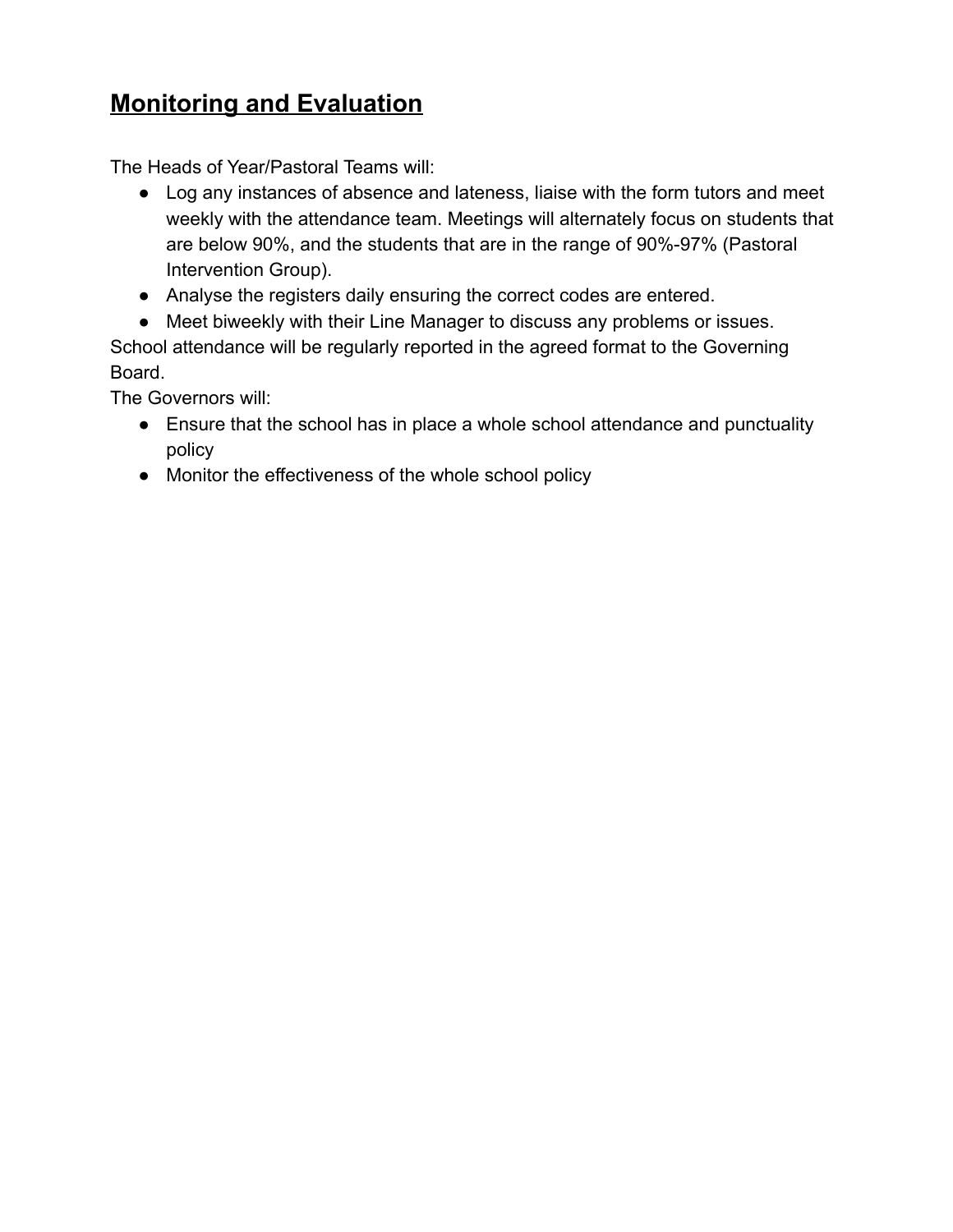## **Appendix 1 Lateness Procedures**

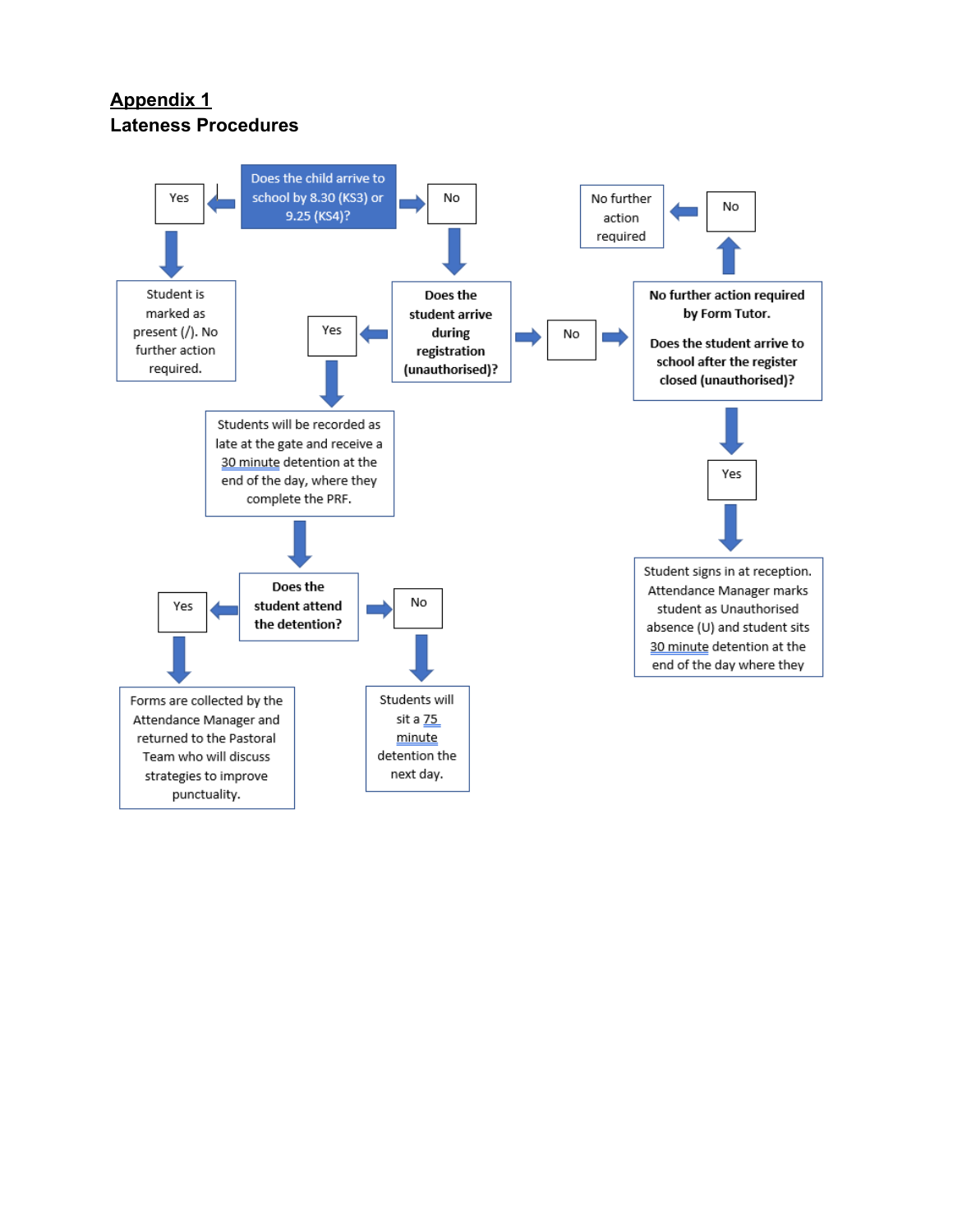## **Appendix 2**



Punctuality Reflection Form

Name:

Form:

- 1. Read the 10 reasons why being punctual works to your advantage.
	- 1. You show respect for the other people in your life.
	- 2. You respect yourself enough to keep your word.
	- 3. You prove that you can be trustworthy.
	- 4. You are appreciated for being on time.
	- 5. You are regarded as a reliable person.
	- 6. You are seen as a professional.
	- 7. You are taken seriously and on your word.
	- 8. You build a strong reputation for your character.
	- 9. You open doors and attract more opportunities to yourself.
	- 10.You eliminate stress from your life by removing the anxiety of being late.

2. Using your neatest handwriting, copy the reasons for being punctual, listed above, in this box.

3. Where do you live (Rough location, e.g. Holloway, Archway etc)

4. How do you get to school in the morning, describe the time you wake up, the time you leave for school, and your route to school.

 $\mathcal{L}_\text{max}$  and  $\mathcal{L}_\text{max}$  and  $\mathcal{L}_\text{max}$  and  $\mathcal{L}_\text{max}$  and  $\mathcal{L}_\text{max}$  and  $\mathcal{L}_\text{max}$  $\_$ 

 $\mathcal{L}_\text{max} = \mathcal{L}_\text{max} = \mathcal{L}_\text{max} = \mathcal{L}_\text{max} = \mathcal{L}_\text{max} = \mathcal{L}_\text{max} = \mathcal{L}_\text{max} = \mathcal{L}_\text{max} = \mathcal{L}_\text{max} = \mathcal{L}_\text{max} = \mathcal{L}_\text{max} = \mathcal{L}_\text{max} = \mathcal{L}_\text{max} = \mathcal{L}_\text{max} = \mathcal{L}_\text{max} = \mathcal{L}_\text{max} = \mathcal{L}_\text{max} = \mathcal{L}_\text{max} = \mathcal{$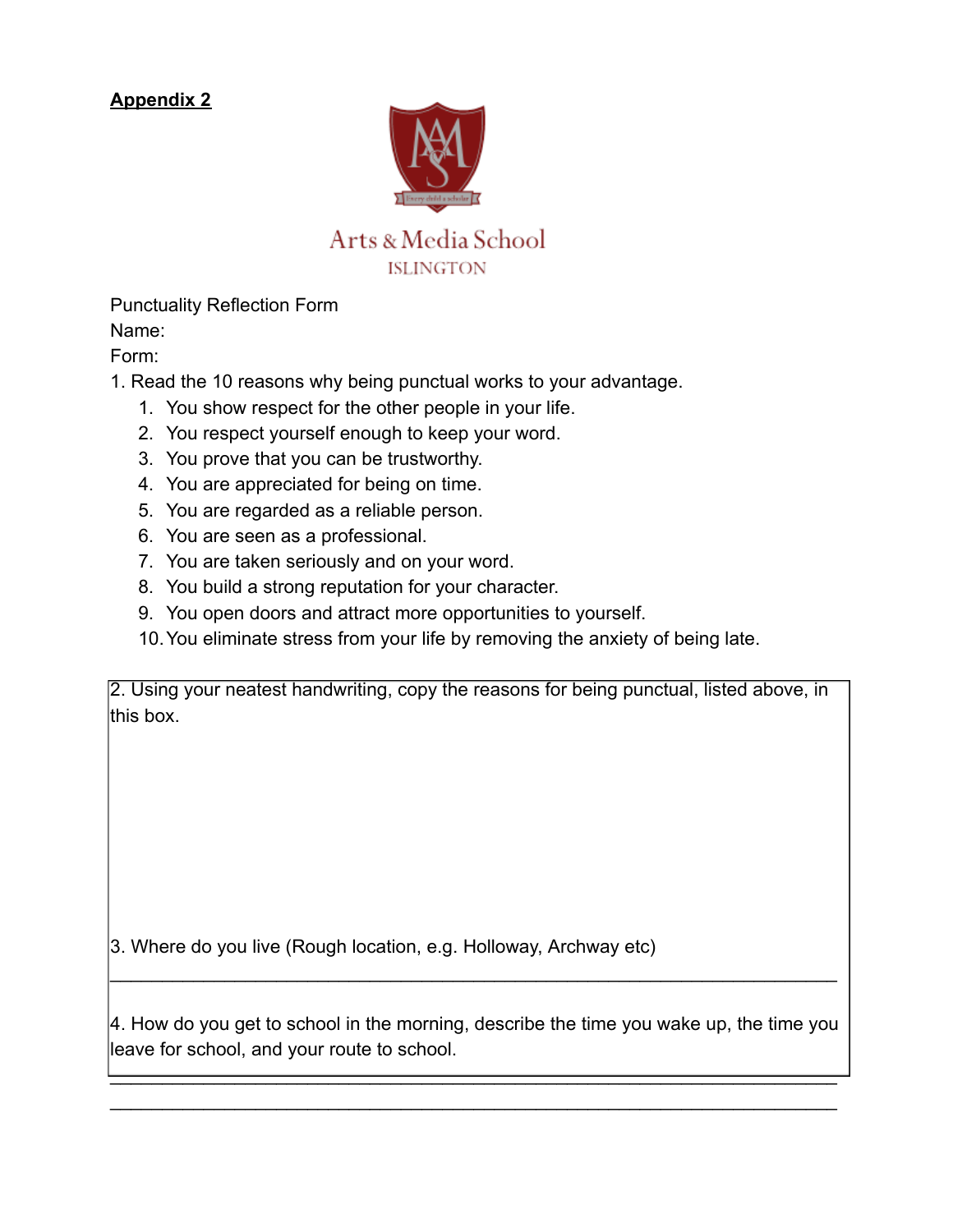5. Why do you think you were late today?

6. What actions are you going to take in order to ensure you are on time to school in future?

Signed:

Date: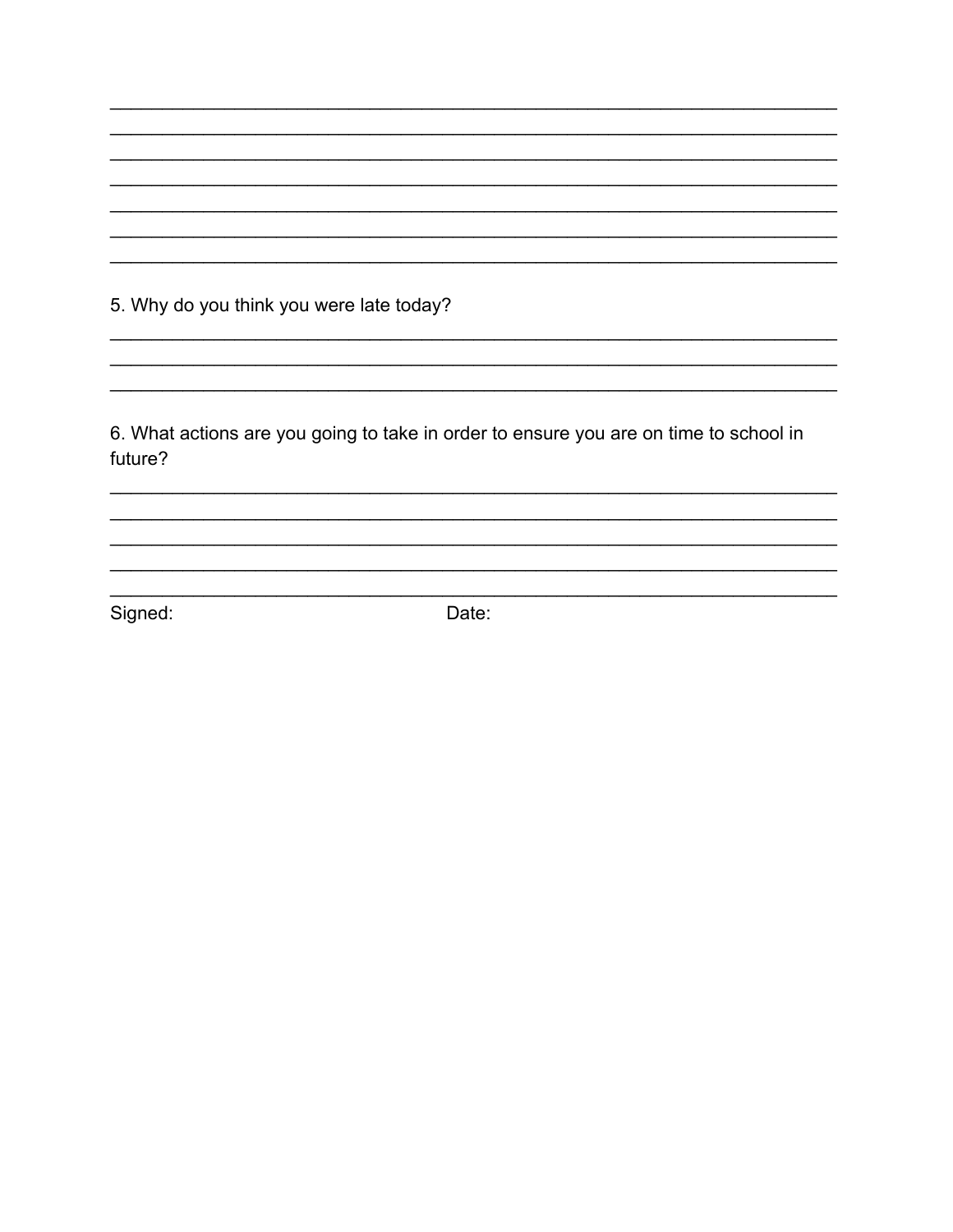## **Appendix 3**

#### **Early Intervention - Persistent Absenteeism**

A Student becomes a 'persistent absentee' when they miss 10% or more of their education across the school year for whatever reason. High levels of absence can be detrimental to student attainment and student life chances. At Arts and Media School we endeavour to take early action where students are at risk of becoming a persistent absentee.

Ensuring that students attend school regularly and following up when students do not is a whole school responsibility. So that the likelihood of a student becoming a persistent absentee is as low as reasonably achievable the following actions should be taken:

| Level of Absenteeism                      | Action                                                                                                                                                                                 | Who                                        |
|-------------------------------------------|----------------------------------------------------------------------------------------------------------------------------------------------------------------------------------------|--------------------------------------------|
| 3-4 days in a term                        | Attendance below 97% letter sent<br>home.<br>Phone call home<br>Log actions on tracker/SIMS.                                                                                           | Form tutor<br><b>Welfare Team</b>          |
| 5-6 days in a term                        | Attendance below 93% letter sent<br>home.<br>Phone call home.<br>Parent meeting<br>$\bullet$<br>Log actions on tracker/SIMS                                                            | <b>Head of Year</b><br><b>Welfare Team</b> |
| 7+ days in a term                         | <b>HOY liaises with Attendance</b><br>Manager to decide on strategies to<br>improve attendance.<br>Attendance below 90% letter sent<br>home.<br>Parent meeting<br>Log actions on SIMS. | <b>Head of Year</b><br>Attendance Manager  |
| 13+ days in a term                        | Attendance Manager initiates<br>$\bullet$<br>further strategies to improve<br>attendance.<br>Student referred to Islington AES.<br>Log actions on SIMS.                                | Attendance Manager                         |
| Attendance below 80%<br>in 6 week period. | Report to the DSL.                                                                                                                                                                     | Attendance Manager                         |